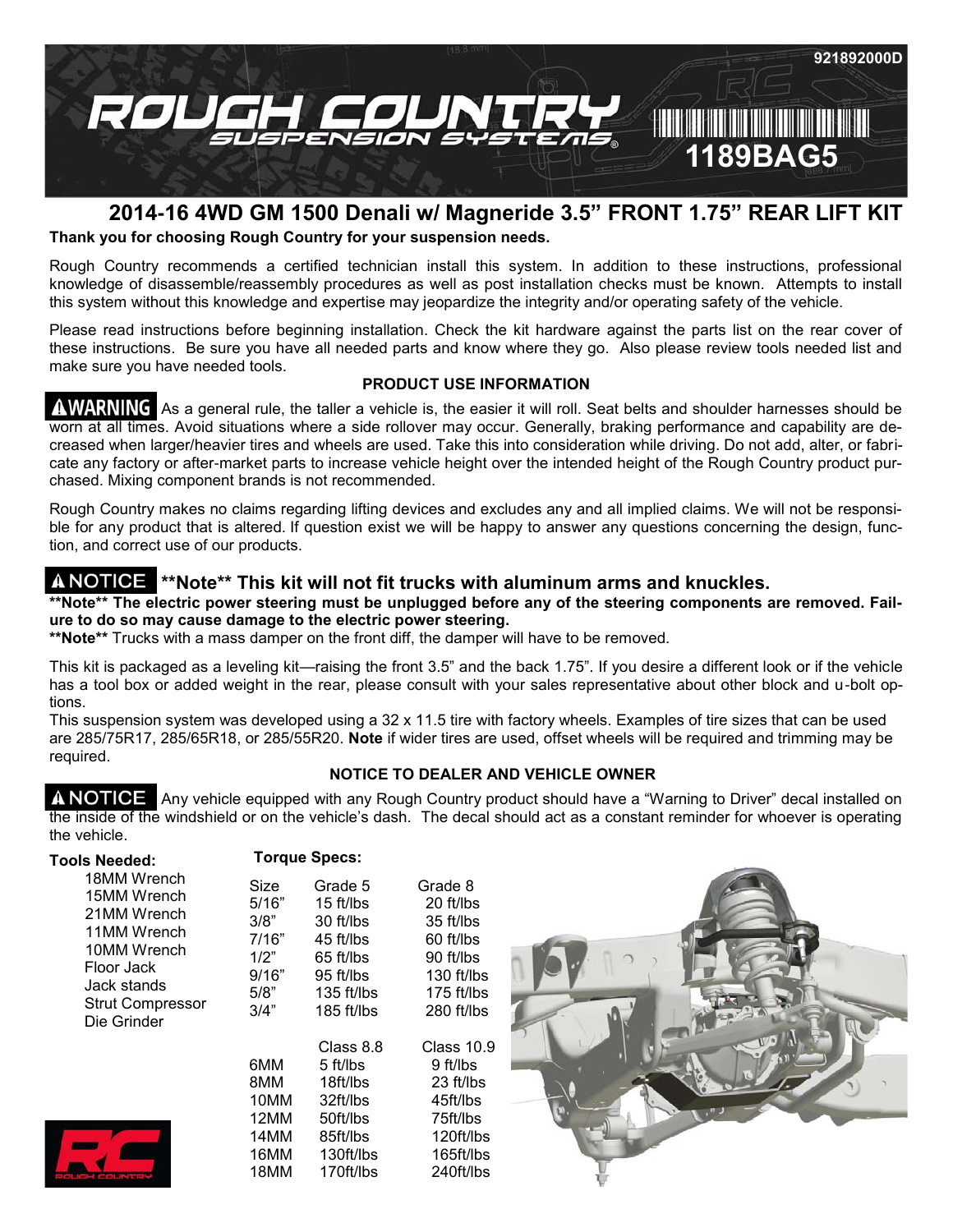## **FRONT INSTALLATION**

- 1. Park the vehicle on a level surface and chock the rear wheels.
- 2. Jack up the front of the vehicle. Place jack stands under the frame rails and lower onto jack stands letting the front suspension hang.
- 3. Remove the tires and wheels. Remove the 6 bolts holding the factory skid plate using a 15mm socket. Unplug the three connectors going to the electric power steering. **See Photo 1**.
- 4. Retain factory hardware and front skid plate for reuse.
- 5. Using a 21mm wrench, remove the tie-rod nut as shown in **Photo 2**. Strike the front of the mount to dislodge the tie rod end. Remove from the knuckle.





- 6. Remove the sensor wire from the plastic clip. Remove the brake line bracket from the control arm using a 10mm wrench. **See Photo 3.** Using a 10mm wrench disconnect the Magnaride linkage from the upper control arm.
- 7. Remove and unplug the ABS sensor wire from the frame as shown in **Photo 4**.





- 8. Remove sway bar link with 15mm socket and wrench. Place jack stand under knuckle for support and then remove upper ball joint nut using a 18mm wrench. **See Photo 5**. Strike the knuckle as shown to dislodge the ball joint. Separate the upper control arm from the knuckle.
- 9. Using a 18mm wrench, remove the upper strut nuts as shown in **Photo 6**. Retain factory hardware for reuse.



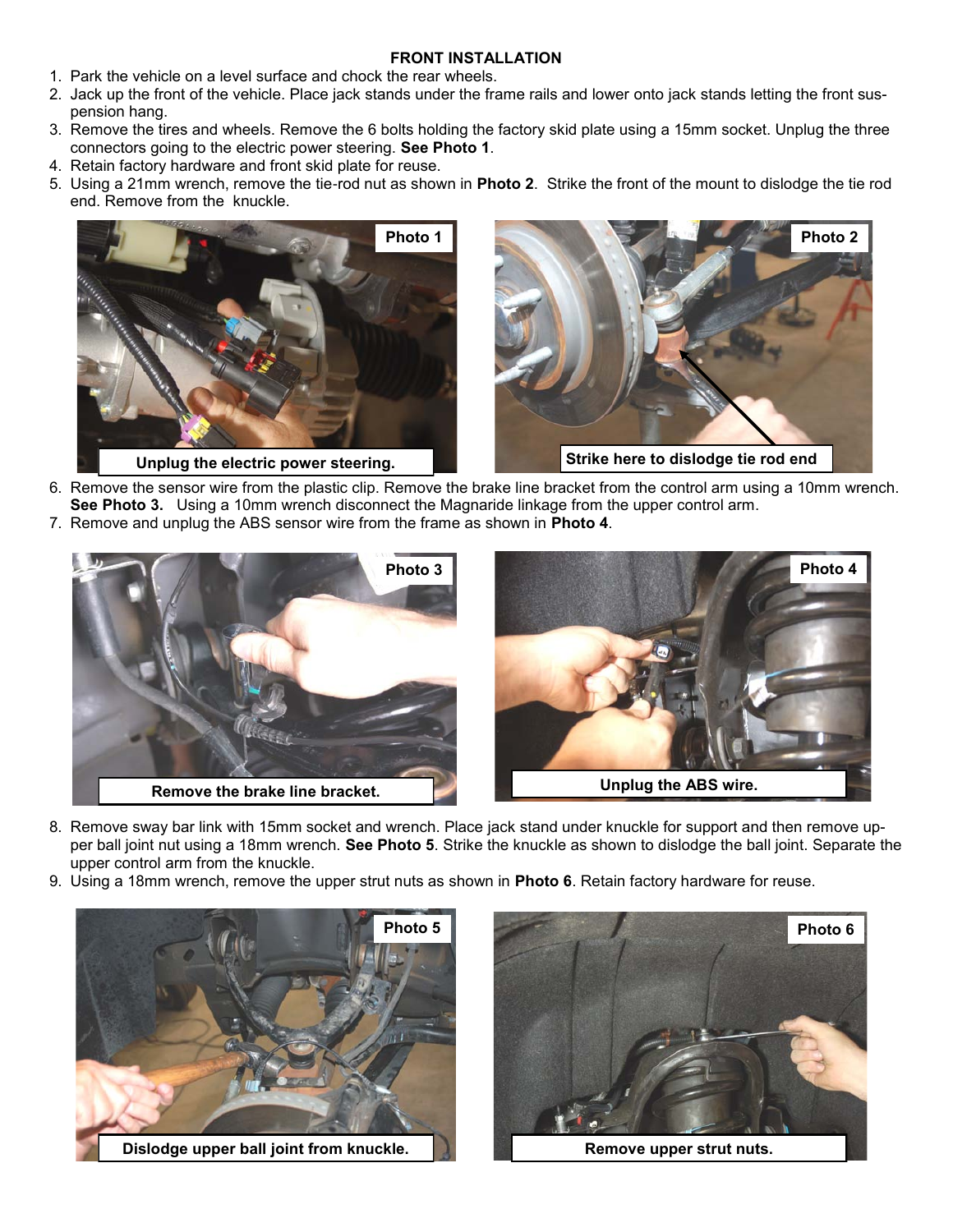- 10. Using a 15mm wrench, remove the 2 bolts securing the lower strut mount to the lower control arm and remove the strut from the vehicle. **See Photo 7.**
- 11. Mark location of alignment cams on upper control arms to allow installation of new arm to same position. Using a 21mm wrench and 21mm socket, remove the upper control arms from the vehicle. **See Photo 8**. Retain the hardware.





- 12. Using a 18mm socket and wrench remove the four bolts holding in the factory cross member. Retain factory hardware.
- 13. Use a jack stand to support the front diff. Remove the 4 bolts holding the diff mounts to the frame with a 15mm and 18mm wrench.
- 14. Lower the jack stand and pull down on the front of the diff to allow enough room to slide the two 1" diff drop spacers into place. Use the supplied 7/16" x 4.5" bolts, lock washers, and nuts from 275BAG6. Repeat this process to install 1" spacers in the rear diff mounts, as well. Tighten using 16mm and 18mm socket and wrench. Tighten with a 16mm and 18mm socket and wrench. **See Photo 9.**
- 15. On the driver side of the factory cross member measure from the end of the tube and make marks at 4.5" and 8" on the front side as shown in **Photo 10**. Measure 1/4" for the bottom, and 2" from the back side and mark.



Place diff. drops between diff. mounts and frame. **Measure and mark factory rear crossmember.** 



- 16. Using a die grinder and cut across the marks as shown in **Photo 11.**
- 17. Using a die grinder, grind the cooling fins on the diff. Hold the cross member into place and check clearance between the cross member and front diff. **See Photo 12.**





**Mark diff. fins and cut/grind.**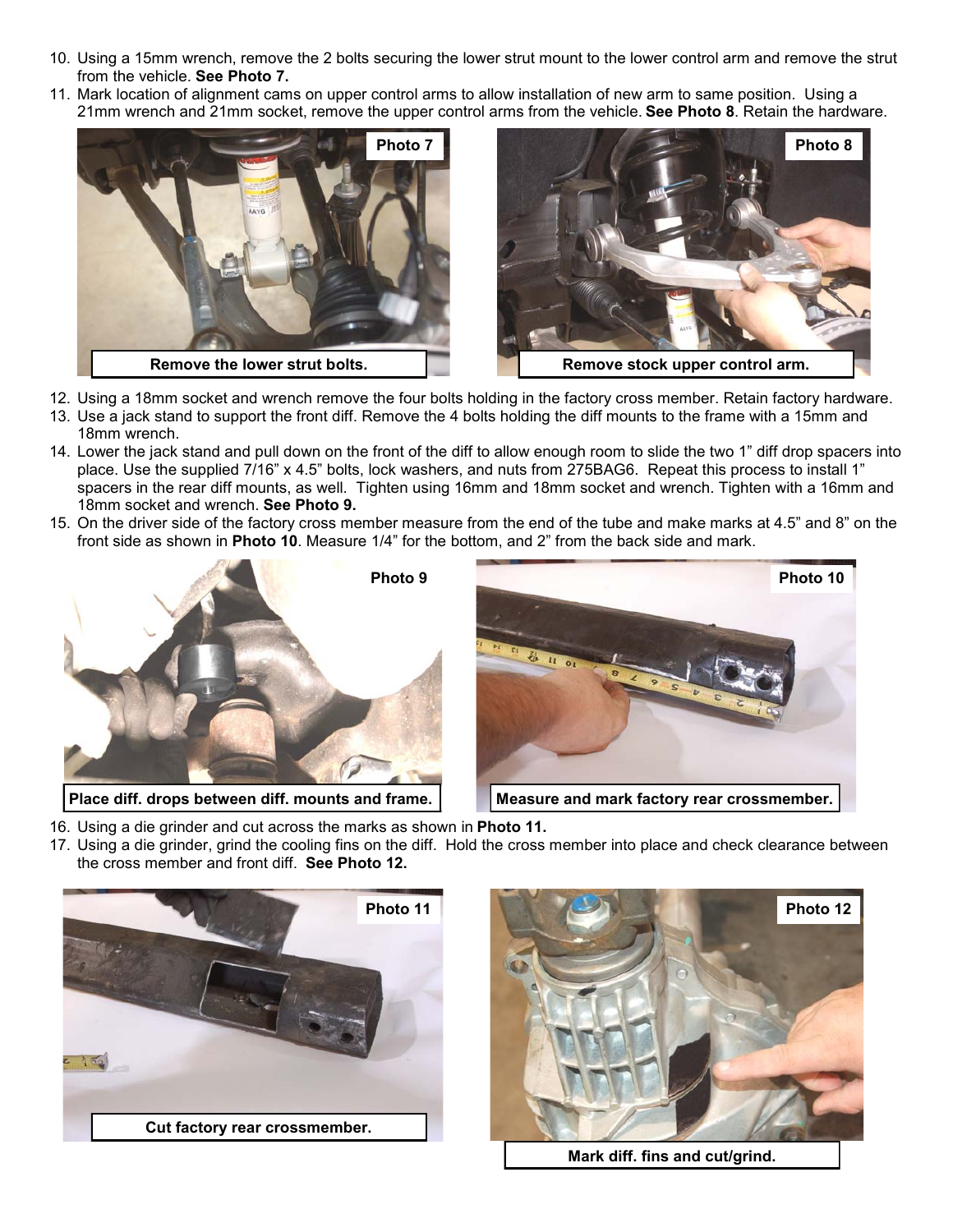- 18. Insert factory hardware into the stock cross member and tighten with a 18mm socket and wrench. **See Photo 13.**
- 19. Using the supplied 10mm studs place each stud into the smaller sized holes in the strut spacer facing upward. Use the supplied sleeve to slide over each stud to act as a spacer allowing you to pull the stud through the hole with the 10mm nut and a 17mm wrench, locking the stud into place. Remove sleeve and repeat on the other five studs. **See Photo 14.**





- 20. Place the strut spacer on top of the stud and tighten using factory hardware and a 18mm wrench. **See Photo 15.**
- 21. Install the strut assembly in the factory mount with the supplied 10mm nuts/washers &lock-washers on the upper mount. Tighten using a 17mm wrench. **Note: Locking washer must be installed between nut and regular washer on studs. See Photo 16.**





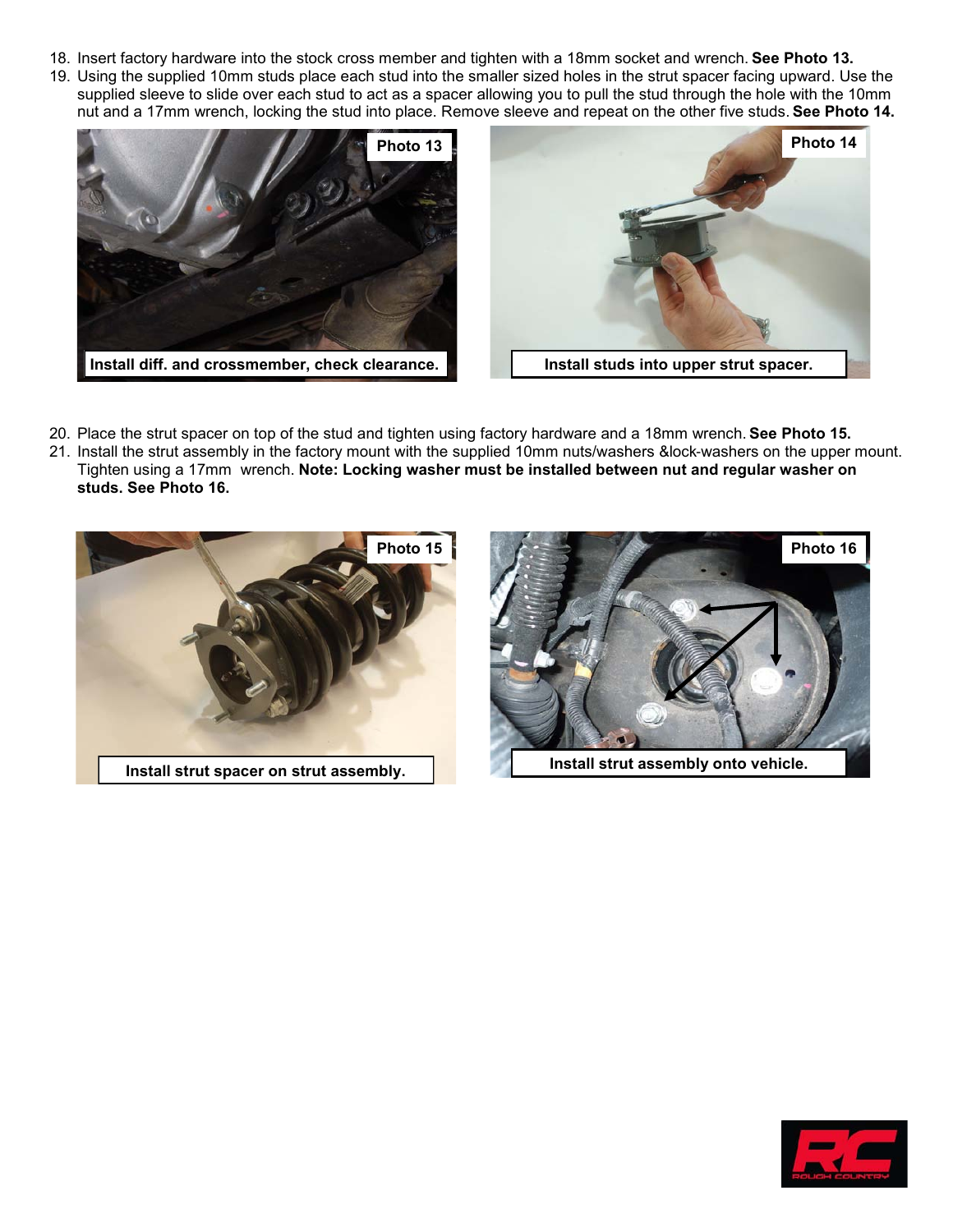- 22. Install the strut in the lower control arm using supplied 3/8" x 2.25" bolts, washers, and nuts. **See Photo 17.** It may be necessary to jack up the lower control arm with a floor jack to align lower strut holes.
- 23. Reinstall the sway bar on the lower control arm using a15mm wrench.





- 24. Install the supplied control arm with factory hardware. Reinstall the knuckle to the upper control arm with the supplied castle nuts/cotter pins. Tighten using 3/4" wrench to **50 ft/lbs. DO NOT OVER-TORQUE THE CASTLE NUT**. Reinstall the tie rod end into the knuckle with factory hardware and using a 21mm wench.
- 25. Install the brake line bracket on the new control arm with the supplied 1/4" lock nut / washer and using a 7/16" wrench. **See Photo 18**. **Driver side shown.**
- 26. Reconnect the ABS wire that was disconnected.
- 27. Locate and install the new lower skid plate below the differential in the factory location with the factor hardware and using a 15mm wrench. **See Photo 19.**
- 28. Using the supplied bracket and 6mm hardware from 188BAG, attach the Magneride linkage as shown in **Photo 20.**  Tighten using a 10mm wrench.





- 29. Reconnect the three connectors going to the electric power steering.
- 30. Reinstall the wheels/tires.
- 31. Jack up the vehicle and remove the jack stands.
- 32. Lower the vehicle to the ground.

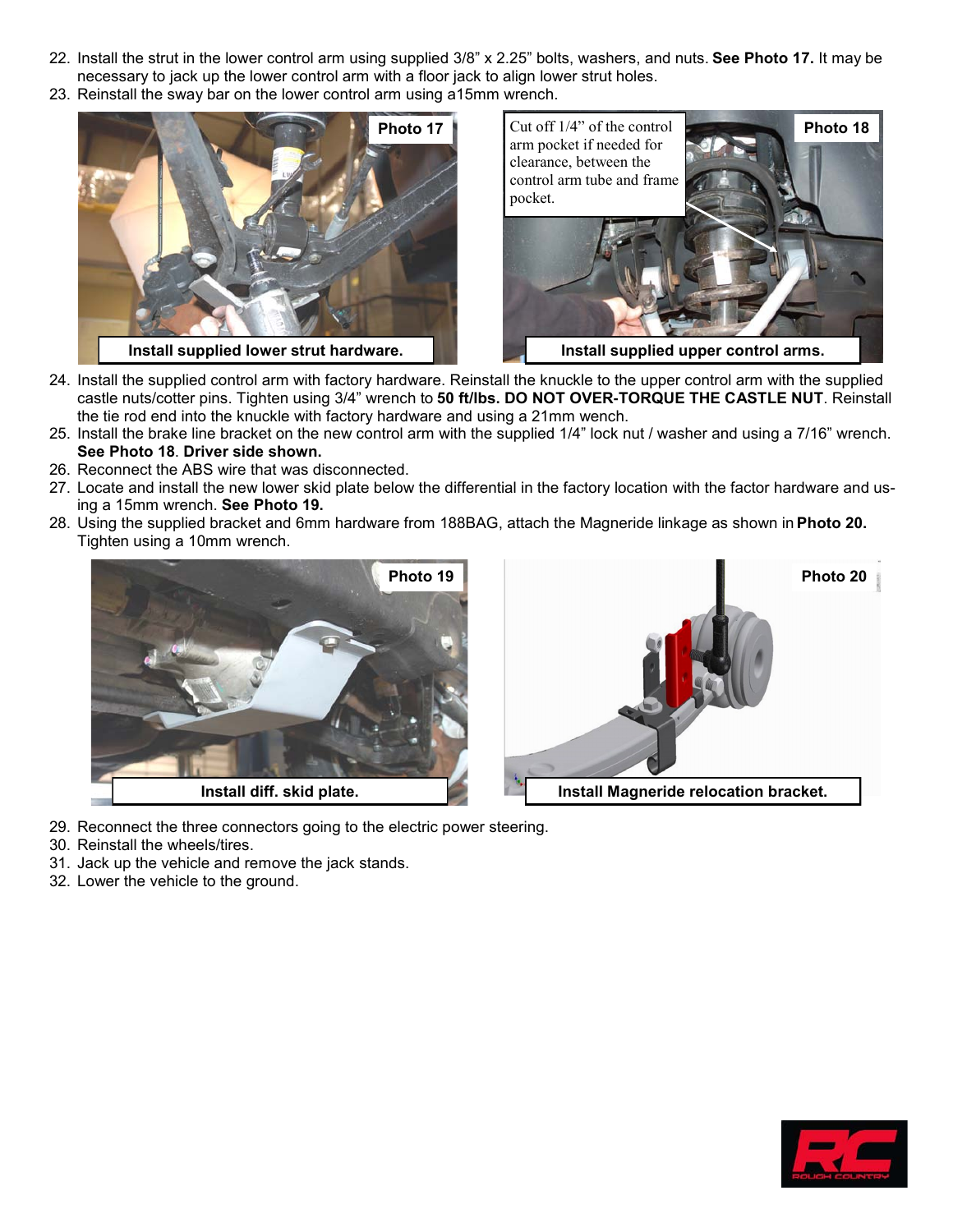- 1. Chock the front wheels.
- 2. Place a floor jack under the differential and jack up the rear of the vehicle.
- 3. Place jack stands under the frame rails and lower onto the jack stands.
- 4. Remove the tires/wheels.
- 5. Remove the factory shock absorbers using a 21mm wrench & socket. Retain the factory hardware for reuse.
- 6. Remove the factory u-bolts using a 21mm socket, then remove the factory blocks.
- 4. Remove the MagneRide shim and flatten tab. Reinstall on bottom of leaf pack. **See Photo 1.**
- 5. Lower the axle using the floor jack to allow for the new 3" block to be installed. **Larger end to the rear of the truck.**
- 6. Install the block on the factory spring pad with the flat part of the block on the spring and the thinner end towards the front. Jack up the axle to meet the springs, making sure to align the center pin. **See Photo 2.**
- 7. With the floor jack applying slight pressure to the rear axle to keep the pin aligned, install the new supplied u-bolts and tighten in a crossing pattern, using a 7/8" socket.
- 8. Using the supplied sleeves, bolts, and washers from 1189BAG2, install the shock relocation brackets. **See Photo 3.**
- 9. Install the tires/wheels.
- 10. Jack up the vehicle to remove the jack stands. Remove the jack stands and lower the vehicle to the ground.

**POST INSTALLATION INSTRUCITONS**

**Install new 3" lift block. Install shock relocation bracket.**

J,

- 1. Lightly grease the ball joints. Do not over grease the ball joint as this could cause ball joint boot failure.
- 2. Have a qualified alignment center align the vehicle immediately.
- 3. Have headlights adjusted to proper settings.
- 4. Wheels must be retighten at 50 miles.
- 5. All kit components must be retightened at 500 miles and then every three thousand miles after installation. Periodically check hardware for tightness.
- 6. Install "Warning to Driver" decal on sun visor.
- 7. On some vehicles the front lower skirting will need to be trimmed if using certain wheel /tire combinations and with heavy offset wheels. Trim only as needed.





**Photo 2 Photo 3**

**Photo 1**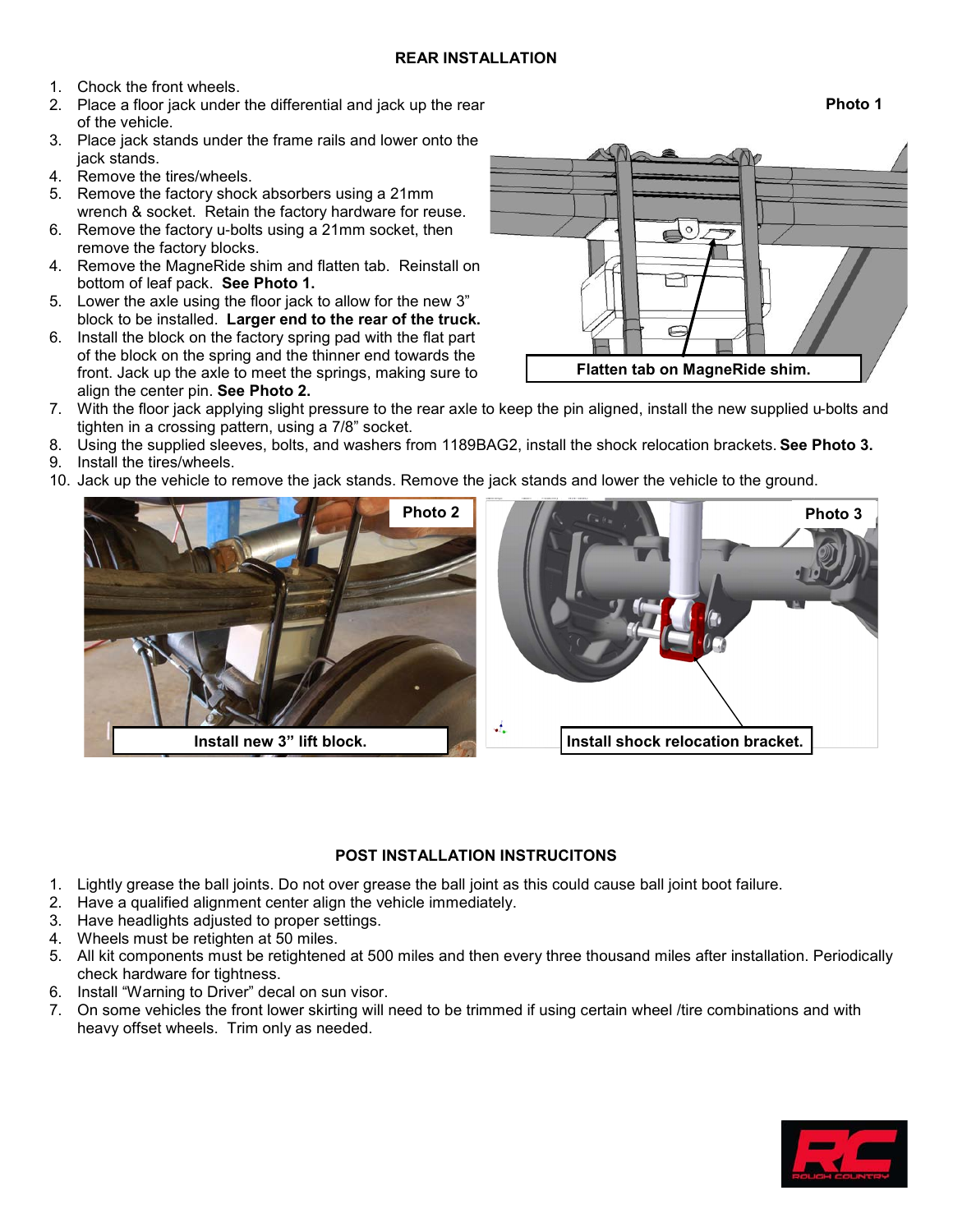### **Box Kit**

**-Driver Side Control Arm -Pass Side Control Arm -Diff Spacers -Diff Lower Skid Plate -Strut Spacers -9/16" x 10 1/2" U-bolts -3" spacer blocks -Rear Shock Absorbers -9/16Bag -275Bag3 -1277Bag6 -275Bag6 -10MMStudbag-1 -1189Bag2 -188Bag**

#### **9/16Bag**

**-9/16 Nylock Nuts -9/16 Washers**

#### **275Bag3**

**-10mm x 65mm Bolts -3/8" Washers -10mm Nylock Nuts**

#### **275Bag6**

**-7/16" x 4.5" Bolts -7/16" Lock Washers -7/16" Nuts -1/4" Nylocks 4– 7/16" Flat Washers**

#### **1277Bag6**

**-3/8" x 2.25" Bolts -10mm x 65mm Bolts -3/8' Washers -3/8" Lock Nuts -10mm Lock Nuts**

## **1189Bag2**

**-14mm x 100mm Bolts -9/16" x 1.75" Sleeves -14mm Nylock Nuts -9/16" Washers**

#### **10MM Stud Bag**

**-10mm Studs -10mm Lock Washers -10mm Hex Nut -10mm Washers -Spacer Sleeve**

### **188Bag**

**-Frt Magneride Linkage Brackets -6mm x 16mm Bolts -6mm Nylock Nuts**